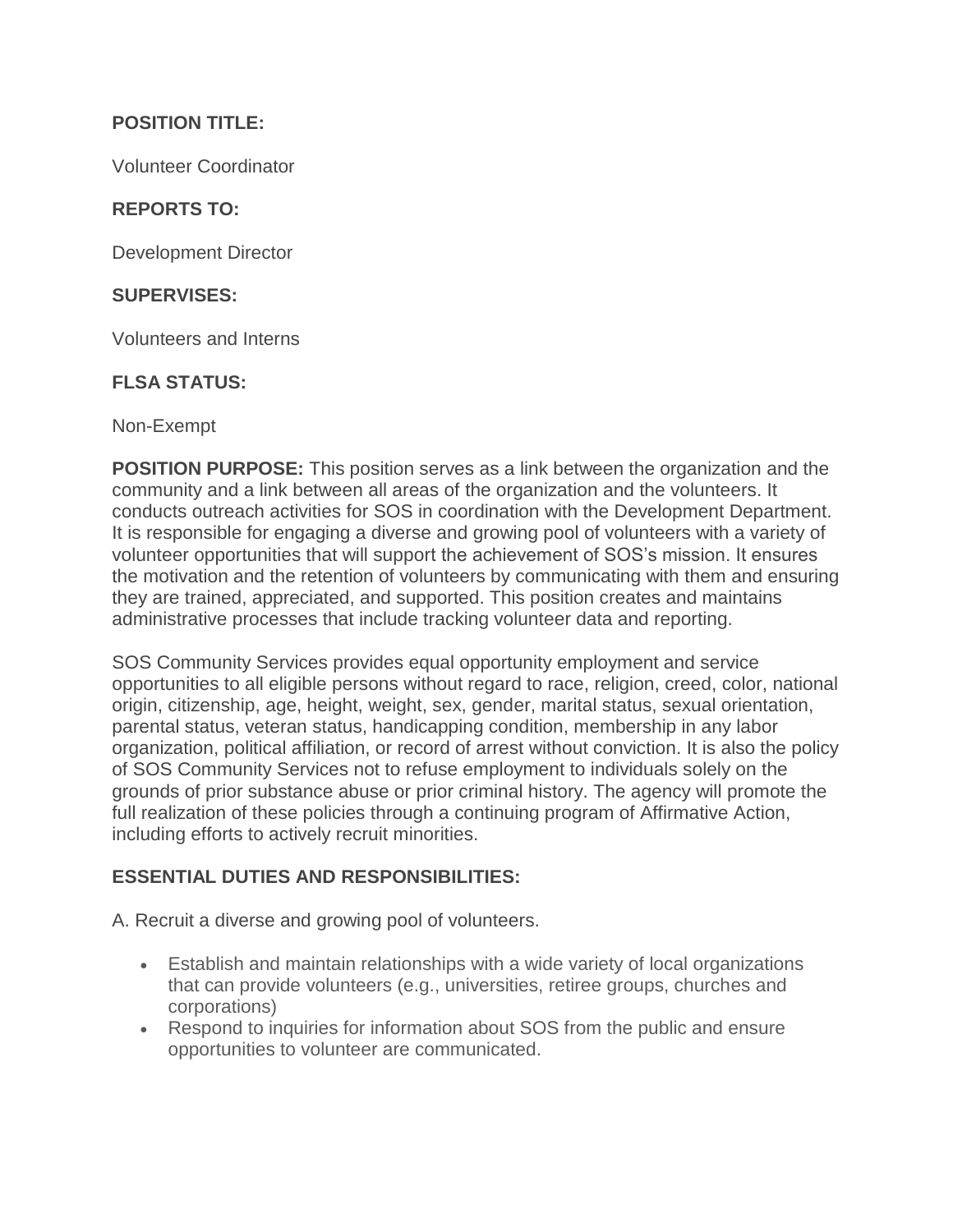- Recruit volunteers by representing SOS at community outreach events including presentations/public speaking, tabletop events, networking events, and agency tours.
- Respond to volunteer inquiries and advertise volunteer opportunities on relevant websites and volunteer match programs.

B. Perform Volunteer Screening and Intake.

- Interview prospective volunteers to learn more about their interests, skill set, and organizational fit.
- Complete volunteer intake paperwork including background check when required.
- Create, update, and maintain accurate volunteer records in the database including contact information, volunteer hours and dates, and volunteer assignments.

C. Present volunteers with a variety of opportunities to support SOS's mission.

- Ensure volunteers are offered a variety of individual and group opportunities with both short-term and long-term options for serving.
- Develop new opportunities for volunteers by working with program managers to identify needs that can be met through volunteerism.
- Engage and support volunteers to organize benefits and in-kind drives to mobilize support for families SOS serves.

D. Motivate, support, and retain SOS volunteers.

- Ensure volunteers receive quality, task-specific and general training as well as appropriate staff support and supervision.
- Prepare a quarterly e-newsletter to engage volunteers and foster a sense of community.
- Follow up with ongoing volunteers within three months of start and short-term volunteers within two weeks of volunteering to inquire about their experience.
- Thank and recognize volunteers during events, Volunteer Appreciation Week, newsletter spotlights, and the SOS Volunteer of the Year award.

E. Evaluate the success of SOS's Volunteer Program

- Benchmark SOS's volunteer program against research-based best practices for volunteer management and volunteer-programs at peer agencies to ensure the highest volunteer impact, best volunteer experience, and strong volunteer retention.
- Conduct an annual volunteer feedback survey to assess and improve the program.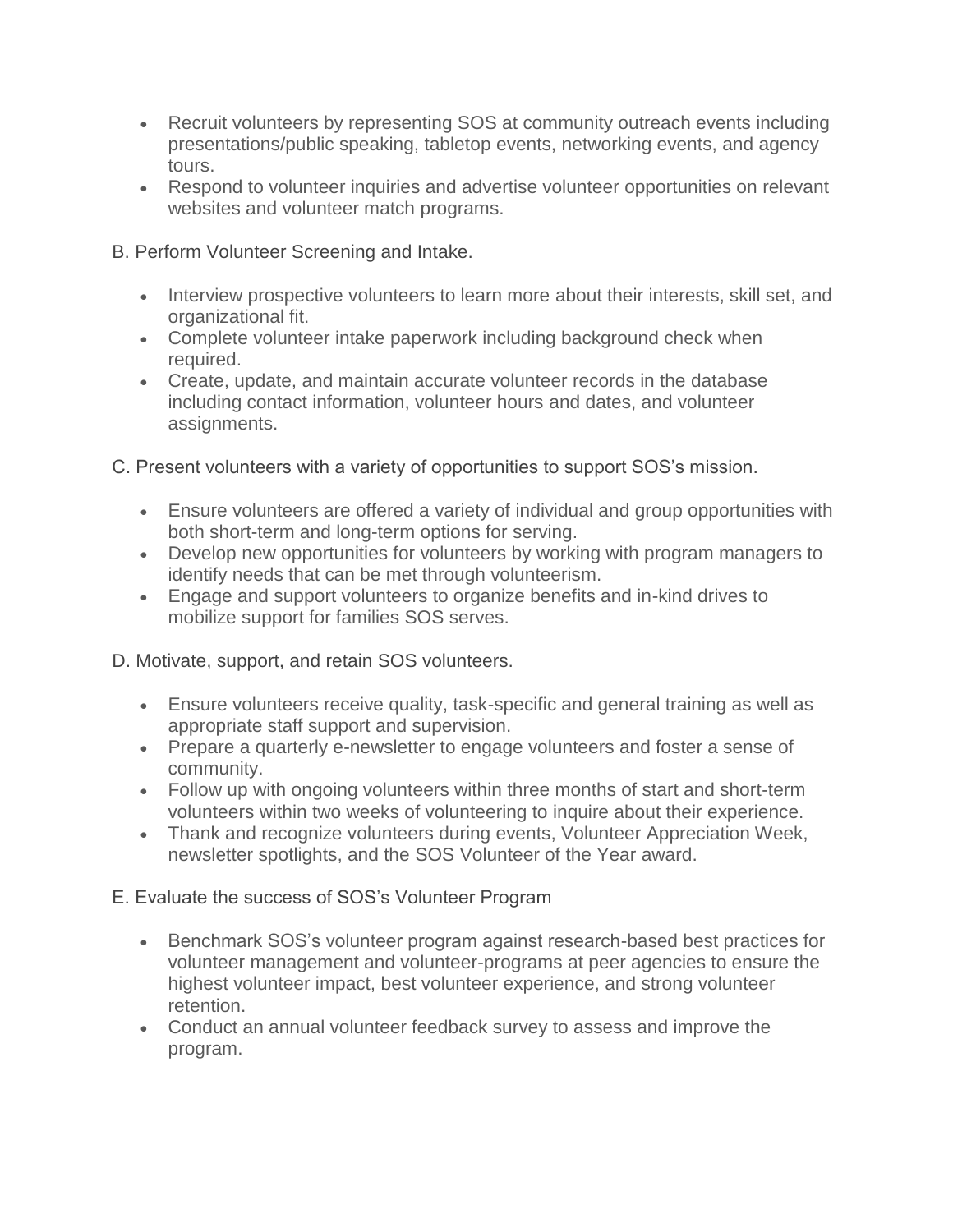• Prepare an annual report for the SOS Board of Directors including the total number of volunteers, volunteer demographics, total volunteer hours and value, and aggregated results of the volunteer feedback survey.

## AGENCY RESPONSIBILITIES: **Actively support the SOS commitment to diversity in all areas and responsibilities**

- Uphold and ensure appropriate enforcement of all agency policies and practices
- Embrace SOS's organizational values including a commitment to working with diverse and vulnerable populations.

# **BASIC QUALIFICATIONS:**

- B.A. or B.S. in Social Work, Public Relations, Communications, or equivalent relevant experience
- Experience in supervising and supporting volunteers strongly desired
- Experience using a database for data collection and reporting and proficiency in data management and Microsoft and Google suite products required.
- Ability to engaged people and develop and steward relationships
- Communicate the mission of the agency to varied audiences in writing, verbally, and visually. Speak and write in a clear, concise and effective manner. Speak to large or small groups with clarity and ease. Communicate effectively with people from diverse backgrounds and with individuals from all levels of the organization
- Ability to function independently as well as part of a team, to put personal preferences aside for the good of the team and the consumers the agency serves
- Ability to work independently while handling multiple priorities and working with outside stakeholders
- Work in an organized, efficient manner with a high level of accuracy, attention to detail, and follow-through. Prioritize work assignments. Set up and maintain an organized work environment
- Handle confidential information with discretion
- Maintain agreed-upon schedule of work hours in accordance with agency policies and procedures. Ability to accommodate a flexible Schedule (work on volunteer projects and events during sporadic evenings and weekends)
- Possession of own transportation to do outreach on a regular basis and possession of valid MI Driver's License in good standing that meets agency insurance standards.
- Maintain compliance with the Substance Free Work Place Act, the Privacy Act and Federal, State, and local laws regarding professional standards of conduct

I have read, understand, and accept my responsibilities as Volunteer Coordinator, as articulated in the above job description. (Please sign and return to the Human Resource Director).

Employee's Signature Date